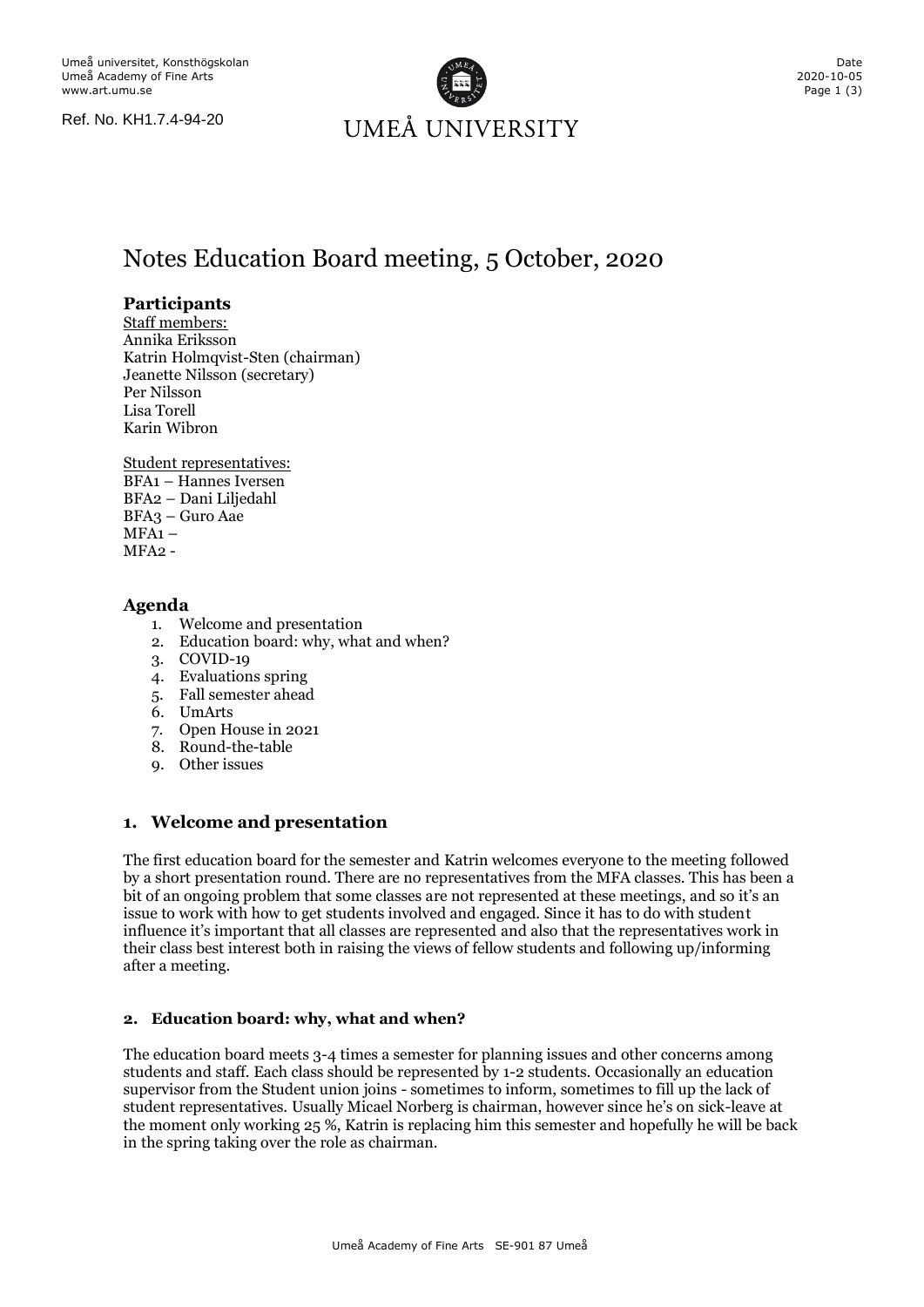Ref. No. KH1.7.4-94-20



#### **3. COVID-19**

The pandemic makes us continuously taking precautions and now that there is an increase in infection this is even more important and so we need to remind ourselves to keep distance, to wash our hands etc. We will stick to the opening hours 8-20 until further notice. We're having challenges, one is the new seminar room next to the main entrance where it has been very difficult to keep distance; another is the student kitchen. Here chairs have been removed although they tend to come back, signs have been put up but people gather anyway. One solution could be to take away the table so that people eat elsewhere? To close the kitchen area altogether, as was initially brought up, is not something the school wants to do. Dani suggests that a microwave oven could be placed on each floor to avoid queuing. At H & H the situation has been also a bit problematic but they will refurnish with less tables and/or more space in between the already existing tables in order to help people keep distance. If the need for closing down ever becomes a fact an extra education board meeting will be held immediately after.

#### **4. Evaluation spring**

What was done in the spring after the brek-out of COVID-19? After finding out about it at the end of March and the decision came from the vice-chancellor at Umeå University to go over to distance learning we had to close the school. An exemption for BFA3 and MFA2 was shortly after taken allowing students in the graduate classes to enter the school and work in the workshops and in their studios with their exam work, all under certain restrictions.

## **5. Fall semester ahead**

Due to new teachers and sick-leaves among the ordinary staff the schedule for the fall semester was delayed.

This semester we will have one open workshop in performative sound art by Eric Bünger who was supposed to have come to us earlier but his teaching was then postponed to this fall.

A few occasions are recently scheduled "Higher Seminars" with invited artists, primarily for the MFA students (7 October with Michael Stevenson; 4 November with Gunilla Klingberg and 2 December with Louise Dahlgren). These will be over Zoom and will also be open to interested BFA students. Information and link to the Zoom lecture on the 7<sup>th</sup> of October has now been sent out to all class email lists.

One activity that has not been scheduled yet, and is still uncertain how it can be carried out, is the interdisciplinary workshop held at the same time each year for the 1st year students at the Institute of Design, the School of Architecture and the Academy of Fine Arts (last week of the fall semester which is week 2).

Two series of lectures by painters will take place October-December and the dates for them are now also confirmed (Emma Hartman, Elisabeth Frieberg and Martha Persson on the 3rd of Dec; Ida Persson, Julia Sehlin and Katrin Westman on the  $26<sup>th</sup>$  of Nov). This is thanks to funds from the faculty that the school's painting group can invite artists. First the idea was to invite them to the school but because of the difficulites in travelling and/or restrictions with this for the time being the lectures will need to be over Zoom instead. Each artist will first give a lecture and then have a seminar.

Coming Monday lectures scheduled so far: 12th October Peter Stridsberg; 19th October Emily Fahlén Luleåbiennalen; 26th October Jan Verwoert; 23rd November Gerd Tinglum and 30th November John Skoog. Information and Zoom links will be sent out for each lecture.